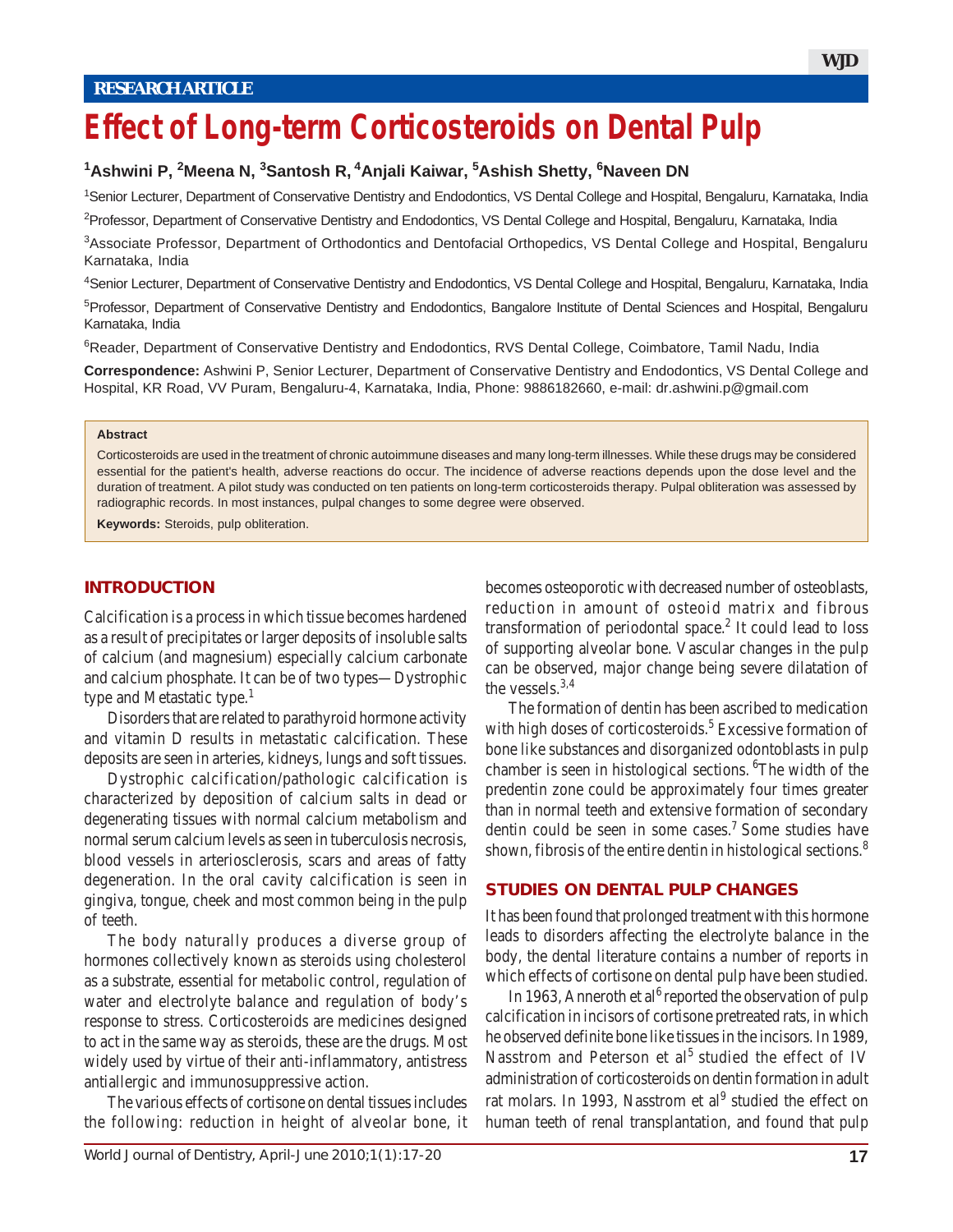space was markedly reduced. In 1996, Nasstrom reviewed the status of renal transplant patients on corticosteroids, observed that odontoblasts are affected at the early stage of corticosteroid treatment and calcification of the dental pulp occurs after several years.

The purpose of the present study is to investigate the correlation of long-term steroids and the presence of pulp calcification.

# **MATERIALS AND METHODS**

An observational study was conducted by the department of Conservative Dentistry and Endodontics, VS Dental College and Hospital and ChanRe Institute of Rheumatology and Immunology.

# **AIMS AND OBJECTIVES**

To detect the presence of calcification in patients on longterm corticosteroids.

## **Source of the Data**

ChanRe Institute of Rheumatology and Immunology.

# **Inclusion Criteria**

Patients on long-term corticosteroid therapy with the age group of 20 to 50 years.

# **Exclusion Criteria**

Patients above 50 years of age keeping in mind the inclusion and exclusion criteria the subject selected for the study were on long-term steroid therapy due to rheumatoid arthritis.

The radiographic findings of this study group were compared with the control group (OPG, Fig. 1) (normal individuals in the age group of 20 to 50 years with no significant medical history).

#### **FINDINGS**

## **Clinical Findings**

- During intraoral examination the patients had no subjective sense of pain or sensitivity.
- Patients with root stumps and grossly destructed teeth did not seek any dental treatment due to lack of pain.

## **Radiographic Findings**

• Orthopantomograph radiograph (OPG, Figs 2 and 3) revealed the pulp spaces in all the teeth were obliterating in patients with corticosteroids administration (Fig. 4).

| <b>Name</b>    | Age/sec | Primary disease      | Duration of<br>medication | <i><b>Observations</b></i><br>(presence of pulp calcification) |
|----------------|---------|----------------------|---------------------------|----------------------------------------------------------------|
| Dilshad begaum | 30/F    | Rheumatoid arthritis | 3 years                   | In molars                                                      |
| Manjula        | 40/F    | Rheumatoid arthritis | 2 years                   | In molars                                                      |
| Swathi Shegde  | 25/F    | <b>SLE</b>           | 2 years                   | In first molars                                                |
| Subbamma       | 49/F    | Rheumatoid arthritis | 3 years                   | In all teeth                                                   |
| Shruthi        | 26/F    | Stills disease       | 2 years                   | In molars                                                      |
| Prathiba       | 23/F    | Rheumatoid arthritis | 3 years                   | In molars                                                      |
| Sheethal       | 32/F    | Rheumatoid arthritis | $21/2$ years              | In first molars                                                |
| Shilpa         | 26/F    | Rheumatoid arthritis | 1 year                    | No changes                                                     |



**Fig. 1:** OPG of patient 3: Radiograph of a healthy subject showing normal tooth morphology



**Fig. 2:** OPG of patient 1: Showing presence of pulp stones with 3 years of corticosteroid therapy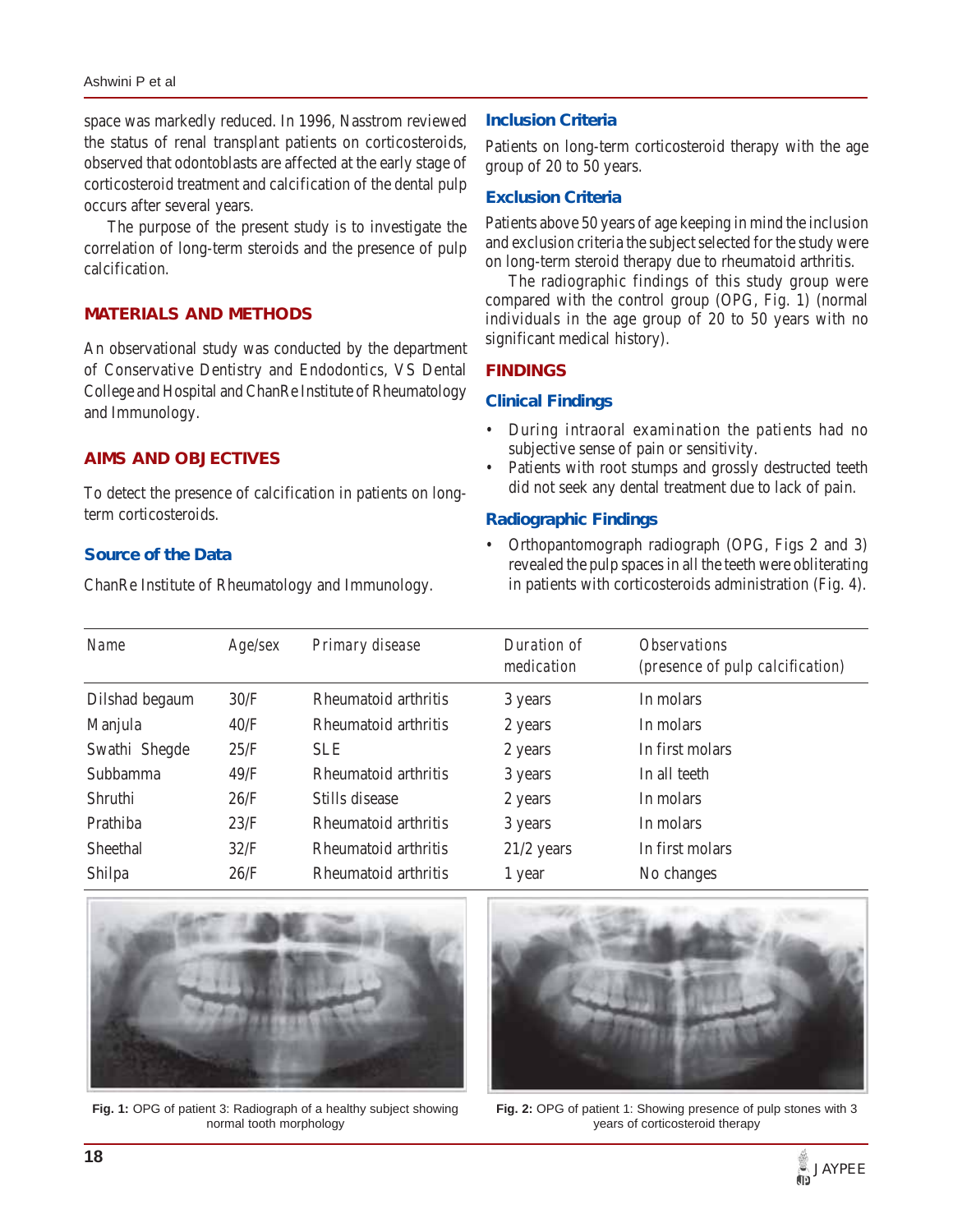

**Fig. 3:** OPG of patient 2: Showing obliteration of pulp canal with 7 years of corticosteroid therapy

| Total no. of patients                   | 10            |
|-----------------------------------------|---------------|
| Complete obliteration of the pulp canal | 2             |
| Denticles in all molars                 | $\mathcal{R}$ |
| Denticles in first molars               | 4             |
| No changes in pulp                      |               |



**Fig. 4:** Descriptive depiction of pulp changes observed in patients on long-term corticosteroids

• In patients on long-term steroid therapy pulp stones were observed in the molars and premolars.

# **DISCUSSION**

Reasons for calcification due to steroids in the pulp can be due to Interference with enzymatic process which, in turn, could affect the normal histodifferentiation of the tooth.<sup>6</sup> Long-term administration of corticosteroids does not inhibit normal formation of dentin layer, but results in necrosis of the superficial pulp layer which gets calcified.<sup>10</sup>mature odontoblasts show a different reaction pattern to the altered hormone level and thus start forming new dentin.<sup>5</sup>Longterm administration of corticosteroids has complex actions which exerts great effect on odontoblasts. The mature odontoblast shows a different reaction pattern to the altered hormonal levels, but subsequent continuous dentin deposition is seen.<sup>11</sup> Young teeth might depress the dentin apposition rate to its lower limit. <sup>12</sup>

Specific effect of corticosteroid on dentin formation is initiating the formation of an excessive predentin layer,  $13$ which is followed by complete mineralization of the predentin.<sup>9</sup> however a widened predentin zone with an irregular mineralization front was observed under an electron probe X-ray microanalytical study of dentin minerals.<sup>14</sup> Gradual narrowing of the dental pulp leads to deterioration of blood circulation resulting in poor nutritional state in the dental pulp cavity, growth factors cannot exhibit their function, odontoblast regeneration becomes impossible leading ultimately to repair by fibrous component alone.<sup>8</sup>

The effect an altered hormonal level due to steroid administration is very complex and very little of the mechanisms of reactions in the teeth are known.

# **CONCLUSION**

The broad spectrum of effects that characterizes the adrenal cortical hormones, together with the fact that it has proved possible to isolate a number of these steroids has led to their great use in, medical therapy. Undesirable side effects are common in corticosteroid therapy and further studies are necessary to obtain a better understanding of the fundamental principles in hormone interaction and its influence on the pulp space.

From the radiographic observation a provisional inference that a correlation could exist between long-term use of corticosteroids and pulp obliteration. However, long-term multicentered studies needs to be done to corroborate the results of this observation.

#### **REFERENCES**

- 1. Harsh Mohan. Essential pathology for Dental students, Jaypee Brothers (3rd ed). 42-44.
- 2. Glickmann I, Stone IC, Chawla TN. Effect of cortisone acetate on the periodontal tissues of white mice. J Dent Res 1951;30:461.
- 3. Applebaum E, Seelig A. Histologic changes in jaws and teeth of rats following nephritis, adrenelectomy and cortisone treatment. Oral Surg, Oral Med and Oral Path 1955;8:881-91.
- 4. Goldsmith EP, Ross TA. Histochemical and histological study of the effects of cortisone on the lower incisors of fetal and post natal rats. Acta Endocrine 1956;22:23-25.
- 5. Nasstrom K, Petersson A, Konard P. Effect of intravenous administration of corticosteroids on dentine formation in adult rat molar. Scand J Dent Res 1989;97:301-06.